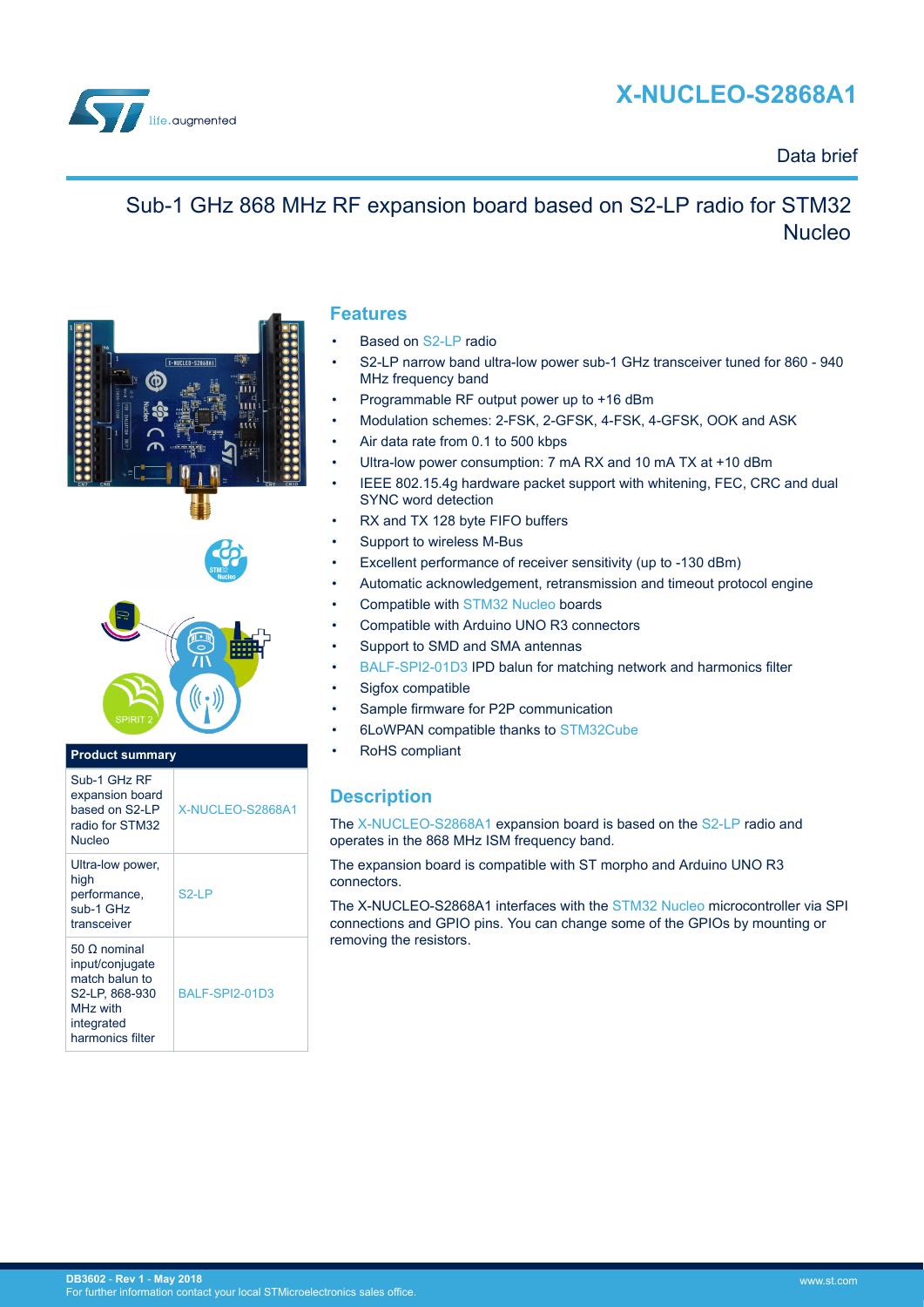# **1 X-NUCLEO-S2868A1 schematic diagram**

ST

### **Figure 1. X-NUCLEO-S2868A1 circuit schematic**



**Figure 2. X-NUCLEO-S2868A1 circuit schematic - Arduino connectors**

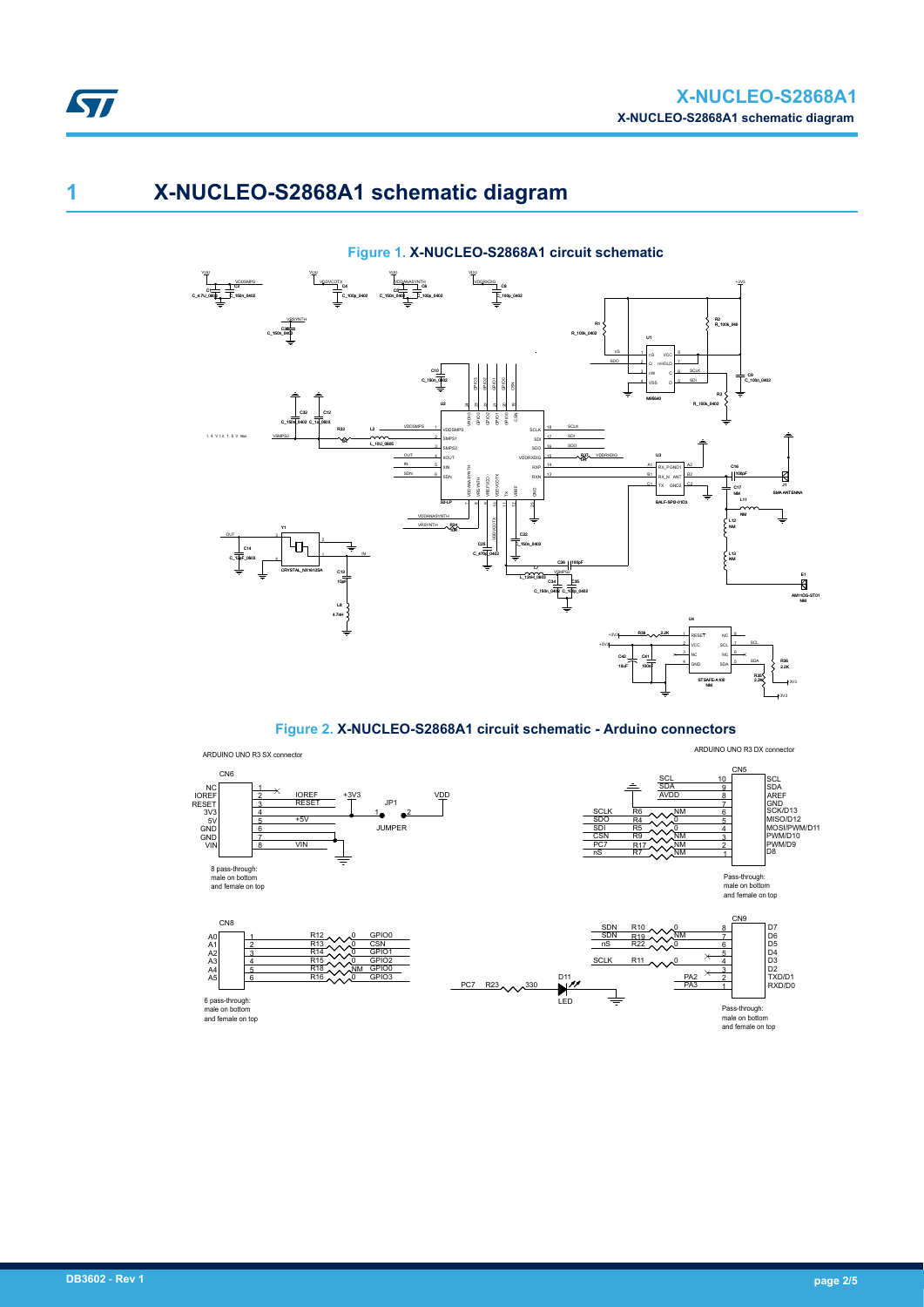

#### **Figure 3. X-NUCLEO-S2868A1 circuit schematic - morpho connectors**

female on bottom and male on top

female on bottom and male on top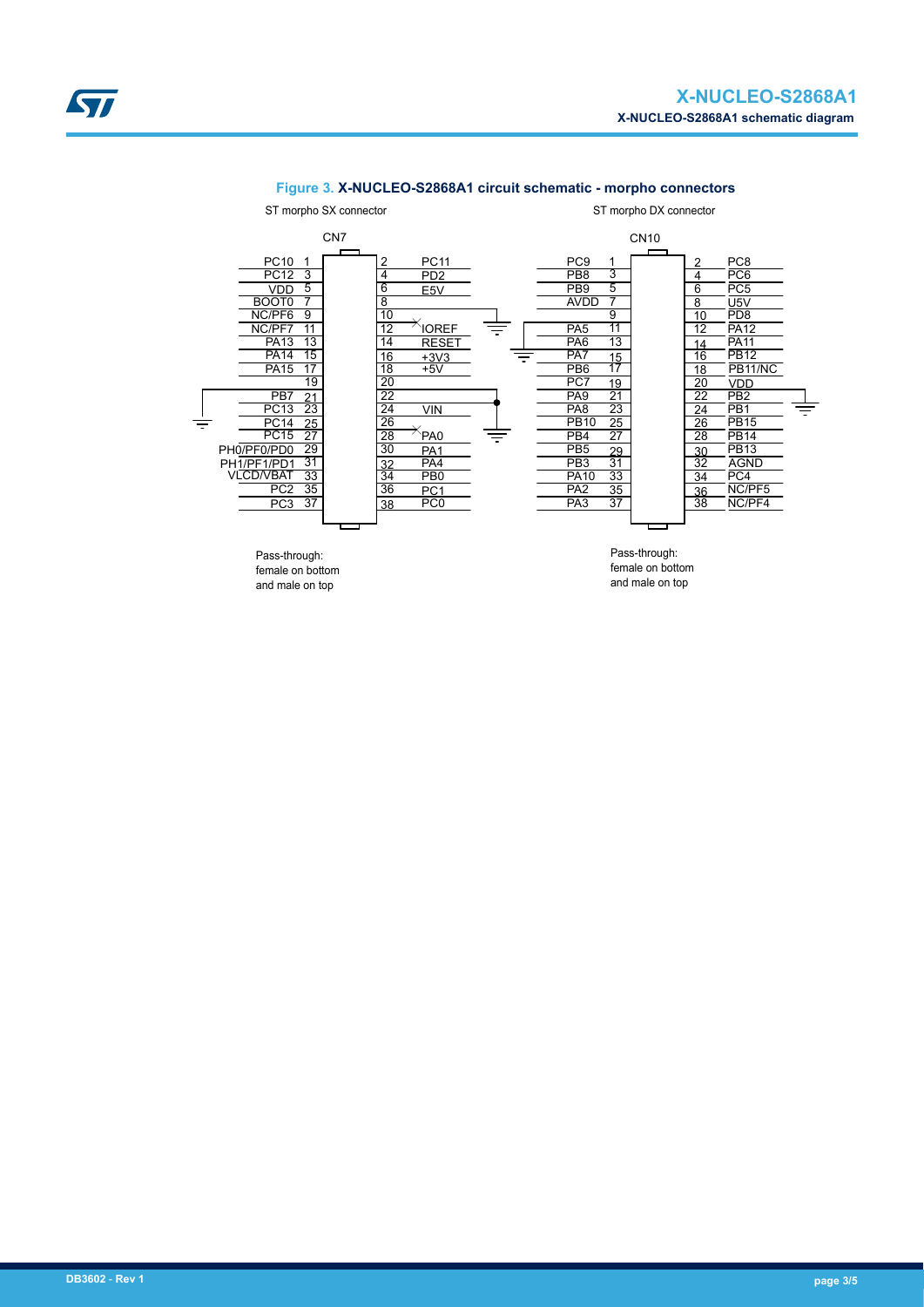## **Revision history**

### **Table 1. Document revision history**

| Date <sup>'</sup> | <b>Version</b> | <b>Changes</b>   |
|-------------------|----------------|------------------|
| 11-May-2018       |                | Initial release. |